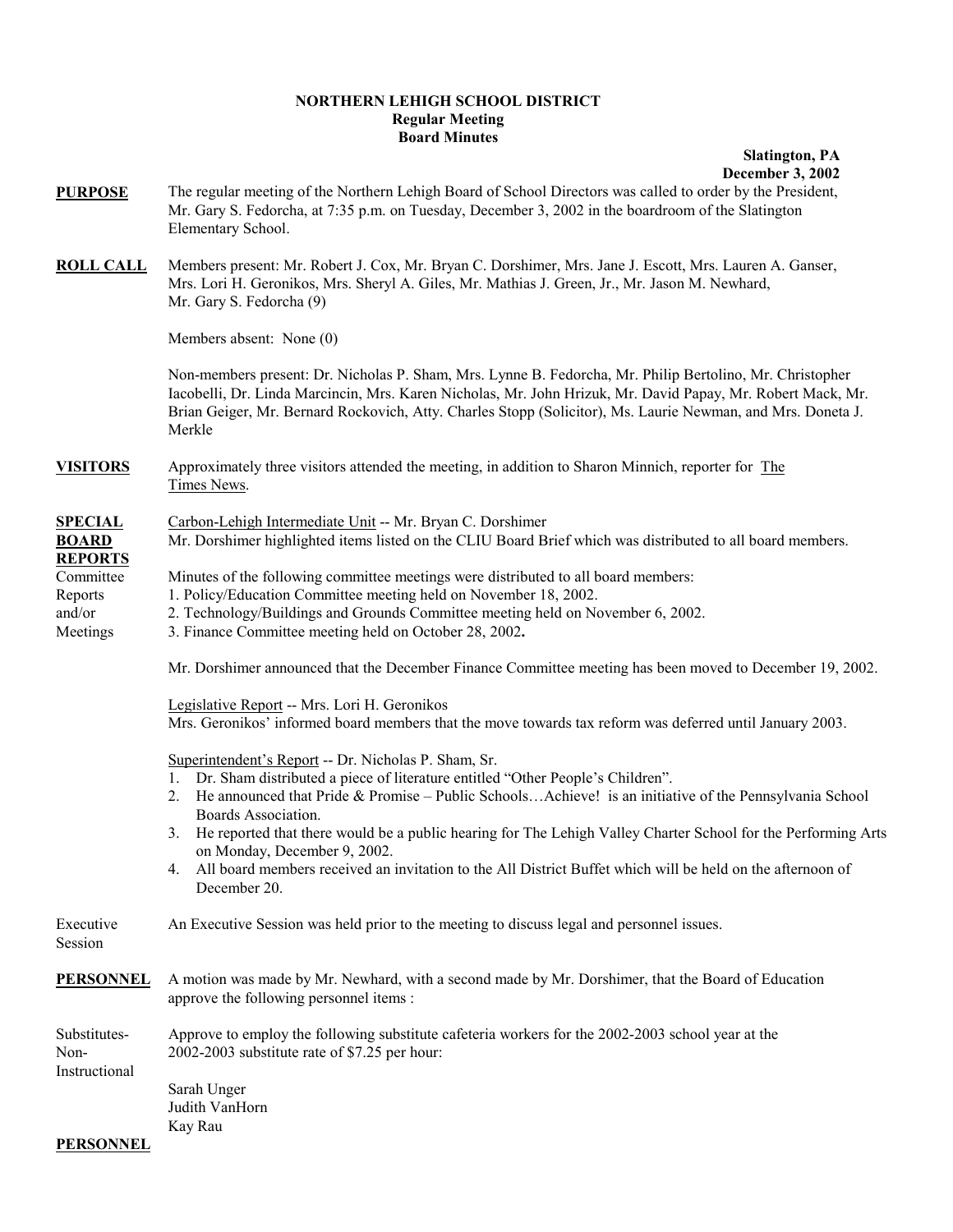| (Con't.)                                                               | Approve to employ the following custodian and/or maintenance substitutes for the 2002-2003 school year<br>at the 2002-2003 substitute rate of \$7.25 per hour:                                                                                                                                                                                                                            |  |  |
|------------------------------------------------------------------------|-------------------------------------------------------------------------------------------------------------------------------------------------------------------------------------------------------------------------------------------------------------------------------------------------------------------------------------------------------------------------------------------|--|--|
|                                                                        | Sarah Unger - Custodian<br>Norman Daniel - Custodian & Maintenance                                                                                                                                                                                                                                                                                                                        |  |  |
|                                                                        | Approve to employ the following substitute aide/secretary for the 2002-2003 school year at the 2002-2003<br>substitute rate of \$7.25 per hour:                                                                                                                                                                                                                                           |  |  |
|                                                                        | Kay Rau                                                                                                                                                                                                                                                                                                                                                                                   |  |  |
| Resignation-<br>Instructional                                          | Accept the resignation of Brenda Booz from her position as one-quarter home economics teacher in the<br>senior high school, effective January 27, 2003 or as soon as a replacement can be found.                                                                                                                                                                                          |  |  |
| Non-<br>Instructional                                                  | Accept the resignation of Tamra Yesik from her position as Cafeteria/Hall Monitor at the middle school,<br>effective November 12, 2002.                                                                                                                                                                                                                                                   |  |  |
|                                                                        | Co-Curricular Appointment for 2002-3003*                                                                                                                                                                                                                                                                                                                                                  |  |  |
|                                                                        | Junior Class Advisor - Brian Pfingstl<br>*The stipend will be determined when a new Collective Bargaining Agreement is approved.                                                                                                                                                                                                                                                          |  |  |
| Furlough<br>Special<br>Education<br>Aide                               | In accordance with School Board Policy #511, approve to furlough Mrs. Patricia Ingles, a<br>one-on-one special education aide in the Slatington Elementary School due to the fact that the student has<br>moved from the district and the services of Mrs. Ingles are no longer needed. As a result of this furlough,<br>the last day of employment for Mrs. Ingles is November 27, 2002. |  |  |
|                                                                        | Mr. Cox, Mr. Dorshimer, Mrs. Escott, Mrs. Ganser, Mrs. Geronikos, Mrs. Giles<br>YEA:<br>Mr. Green, Mr. Newhard, Mr. Fedorcha (9)<br>NAY:<br>None $(0)$                                                                                                                                                                                                                                    |  |  |
| <b>POLICY</b>                                                          | A motion was made by Mrs. Geronikos, with a second made by Mrs. Giles, that the Board of Education<br>approve the following items listed under Policy:                                                                                                                                                                                                                                    |  |  |
|                                                                        | Mr. Dorshimer requested a copy of the standards set by the Constitution of the Pennsylvania Interscholastic<br>Athletic Association and the eligibility standards to review.                                                                                                                                                                                                              |  |  |
| Table Policy<br>#123                                                   | A motion was made by Mr. Dorshimer, with a second made by Mrs. Geronikos, that the Board of<br>Education table, until next meeting, approving revisions to existing school board policy #123:<br>Programs - Interscholastic Athletics until the above mentioned documents can be reviewed.                                                                                                |  |  |
| Vote On<br>Tabling<br>Policy #123.                                     | YEA:<br>Mr. Cox, Mr. Dorshimer, Mrs. Escott, Mrs. Ganser, Mrs. Geronikos, Mrs. Giles<br>Mr. Green, Mr. Newhard, Mr. Fedorcha (9)<br>NAY:<br>None $(0)$                                                                                                                                                                                                                                    |  |  |
|                                                                        | Mr. Green questioned whether our district solicitor was qualified to administer the Oath of Office to<br>board members.                                                                                                                                                                                                                                                                   |  |  |
| Hold For<br>Further<br>Clarification<br>To Revisions<br>Of Policy #005 | A motion was made by Mr. Green, with a second made by Mr. Newhard, that the Board of<br>Education table, for further clarification, approving revisions to existing school board policy #005:<br>Local Board Procedures - Organization.                                                                                                                                                   |  |  |

## **POLICY**

(Con't.)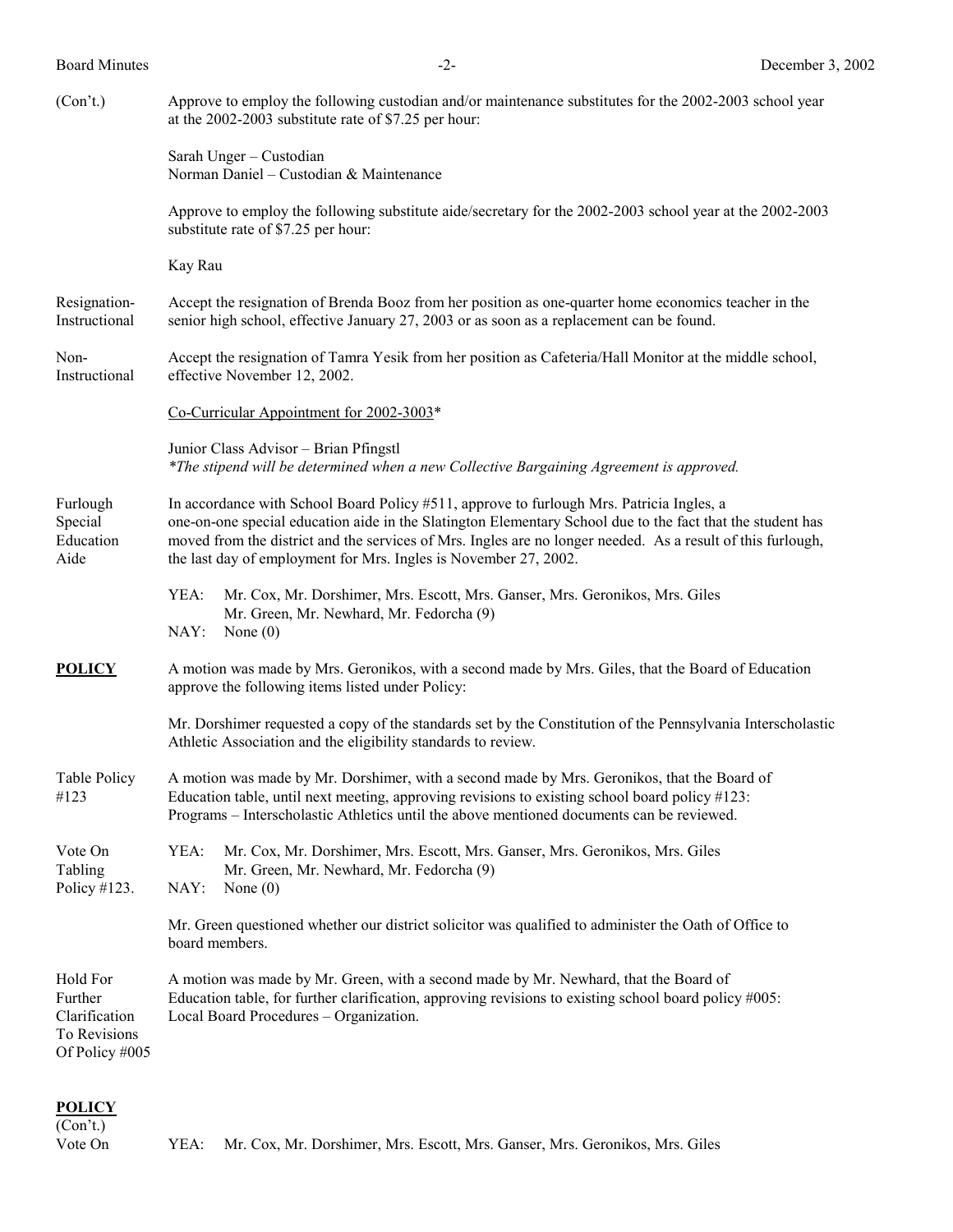| Tabling<br>Policy #005                                   | NAY:                                                                                                                                                                                                                                                                                                                               | Mr. Green, Mr. Newhard, Mr. Fedorcha (9)<br>None $(0)$                                                                                                                                                                                                                                                                                                                                                                                     |  |  |
|----------------------------------------------------------|------------------------------------------------------------------------------------------------------------------------------------------------------------------------------------------------------------------------------------------------------------------------------------------------------------------------------------|--------------------------------------------------------------------------------------------------------------------------------------------------------------------------------------------------------------------------------------------------------------------------------------------------------------------------------------------------------------------------------------------------------------------------------------------|--|--|
| <b>Board Policies</b><br>$1st$ Reading                   | Approve revisions to existing school board policy $#007$ : Local Board Procedures – Distribution, as<br>presented after 1 <sup>st</sup> reading.                                                                                                                                                                                   |                                                                                                                                                                                                                                                                                                                                                                                                                                            |  |  |
|                                                          |                                                                                                                                                                                                                                                                                                                                    | Approve revisions to existing school board policy #328 Administrative Employees - Administrator<br>Compensation Plan, as presented after 1 <sup>st</sup> reading.                                                                                                                                                                                                                                                                          |  |  |
| <b>Board Policies</b><br>$2nd$ Reading                   | Approve revisions to existing school board policy #202.1: Pupils – Foreign Exchange Students, as<br>presented after $2nd$ reading.                                                                                                                                                                                                 |                                                                                                                                                                                                                                                                                                                                                                                                                                            |  |  |
|                                                          |                                                                                                                                                                                                                                                                                                                                    | Approve revisions to existing school board policy #716: Property – Integrated Pest Management, as<br>presented after 2 <sup>nd</sup> reading.                                                                                                                                                                                                                                                                                              |  |  |
|                                                          |                                                                                                                                                                                                                                                                                                                                    | Approve revisions to existing school board policies #248: Pupils, #348: Administrative Employees,<br>#448: Professional Employees, and #548: Classified Employees - Unlawful Harassment, as presented<br>after $2nd$ reading.                                                                                                                                                                                                              |  |  |
| Conferences                                              | Approve the request of Lynn Haab and Tammy Fristick to attend a Bureau of Education and<br>Research conference in King of Prussia on December 9, 2002. Expenses include \$165.00 each for<br>registration for a total of \$330.00 plus the cost of two substitute teachers for one day and will be paid<br>for through IDEA funds. |                                                                                                                                                                                                                                                                                                                                                                                                                                            |  |  |
|                                                          |                                                                                                                                                                                                                                                                                                                                    | Approve the request of Susan Beil, Shawn Green, and Janet Bashore to attend an Institute for<br>Education conference in Frazer, PA on December 10, 2002. Expenses for the conference include<br>\$175.00 each for registration, \$10.00 each for meals, \$20.49 for travel for a total cost of \$575.49 plus<br>the cost of three substitute teachers for one day and will be funded through Title IIA funds.                              |  |  |
|                                                          |                                                                                                                                                                                                                                                                                                                                    | Approve the request of Tracy Ettinger and Jane Kutney to attend a Bureau of Education and Research<br>one-day seminar in Allentown, PA on January 27, 2003. Expenses for this conference include<br>\$155.00 each for registration, \$5.40 each for travel, for a total cost of \$320.80 plus the cost of two<br>substitute teachers for one day and has been approved by the district's Continuing Professional<br>Development Committee. |  |  |
| <b>NLMS</b> Student<br><b>Activity Fund</b><br>Statement | Approve the Northern Lehigh Middle School Student Activities Account Fund Statement for the<br>month of October 2002.                                                                                                                                                                                                              |                                                                                                                                                                                                                                                                                                                                                                                                                                            |  |  |
| Homebound<br>Instruction                                 | Grant homebound instruction for a tenth grade student, Student No. 05-32500, for five hours per week,<br>effective November 25, 2002 and terminating on January 2, 2003.                                                                                                                                                           |                                                                                                                                                                                                                                                                                                                                                                                                                                            |  |  |
| <b>NEW</b><br><b>BUSINESS</b>                            | A motion was made by Mr. Dorshimer, with a second made by Mr. Green, that the Board of<br>Education approve a special education settlement to <i>Parent</i> "A" for \$5000.00 in lieu of a Due<br>Process Hearing. She will receive \$1500 for compensatory education fund and \$3500.00 for<br>reimbursement.                     |                                                                                                                                                                                                                                                                                                                                                                                                                                            |  |  |
|                                                          | YEA:<br>NAY:                                                                                                                                                                                                                                                                                                                       | Mr. Cox, Mr. Dorshimer, Mrs. Escott, Mrs. Ganser, Mrs. Geronikos, Mrs. Giles<br>Mr. Green, Mr. Newhard, Mr. Fedorcha (9)<br>None $(0)$                                                                                                                                                                                                                                                                                                     |  |  |
| <b>FINANCIAL</b>                                         |                                                                                                                                                                                                                                                                                                                                    | Mr. Cox suggested that board members and administration look at their schedules for the month of<br>January 2003 and choose a Thursday or Friday evening and go bowling as a group.<br>A motion was made by Mr. Dorshimer, with a second made by Mrs. Escott, that the Board of<br>Education approve the following financial items:                                                                                                        |  |  |
| PC Abatements                                            | Approve abatement of per capita taxes, for the residents that fall within the guidelines, as amended on the<br>recommendation of Mr. Dorshimer, adjusting the amount of total abatements to from \$680.00 to \$580.00.                                                                                                             |                                                                                                                                                                                                                                                                                                                                                                                                                                            |  |  |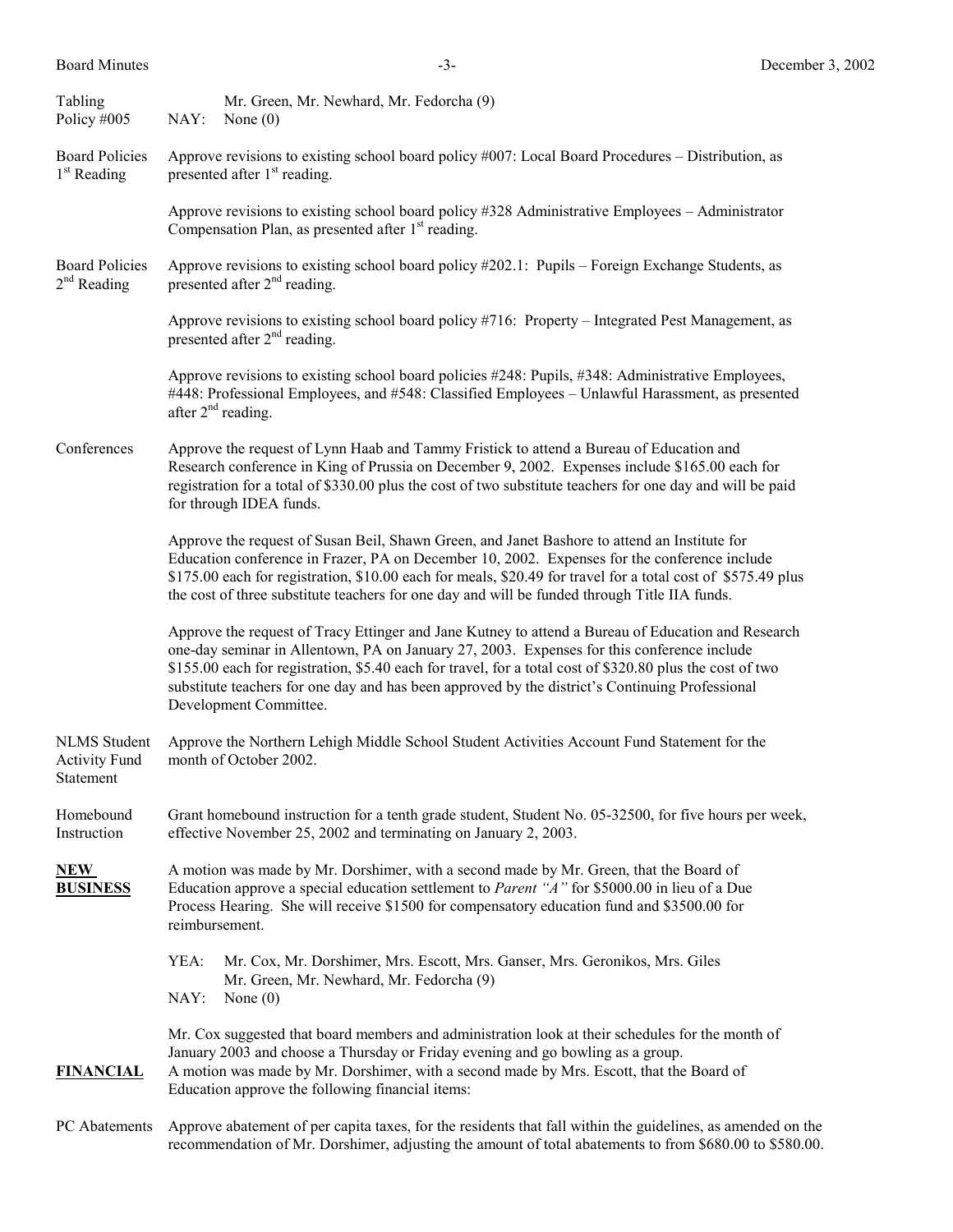| Construction<br><b>Account Bills</b><br>Dated 11/19/02 | Approve payment of bills from the Construction Account, dated November 19, 2002, as presented.                                                                                                                                                           |  |  |  |
|--------------------------------------------------------|----------------------------------------------------------------------------------------------------------------------------------------------------------------------------------------------------------------------------------------------------------|--|--|--|
| Construction<br><b>Account Bills</b><br>Dated 12/2/02  | Approve payment of bills from the Construction Account, dated December 2, 2002, as presented.                                                                                                                                                            |  |  |  |
| Extended<br>Construction<br>Account                    | Approve payment of bills from the Extended Construction Account, as presented.                                                                                                                                                                           |  |  |  |
| Cash<br>Management<br>Portfolio                        | Approve the Arthurs Lestrange Cash Management Portfolio for the month of October 2002, as presented.                                                                                                                                                     |  |  |  |
| Per Capita<br>Tax Refund                               | Approve a \$9.80 per capita refund for Tracy Zellner, 922 Williams Avenue, Walnutport, PA. Tracy Zellner<br>had previously been exonerated from per capita tax and still made payment.                                                                   |  |  |  |
|                                                        | YEA:<br>Mr. Cox, Mr. Dorshimer, Mrs. Escott, Mrs. Ganser, Mrs. Geronikos, Mrs. Giles<br>Mr. Green, Mr. Newhard, Mr. Fedorcha (9)<br>NAY:<br>None $(0)$                                                                                                   |  |  |  |
| <b>LEGAL</b><br>Steckel &<br>Stopp<br>Solicitors       | A motion was made by Mr. Newhard, with a second made by Mr. Green, that the Board of<br>Education approve to appoint the law firm of Steckel and Stopp as solicitors for the Northern Lehigh<br>School District for 2003 at a retainer fee of \$1750.00. |  |  |  |
|                                                        | YEA:<br>Mr. Cox, Mr. Dorshimer, Mrs. Escott, Mrs. Ganser, Mrs. Geronikos, Mrs. Giles<br>Mr. Green, Mr. Newhard, Mr. Fedorcha (9)<br>NAY:<br>None $(0)$                                                                                                   |  |  |  |
| <b>CORRES-</b><br><b>PONDENCE</b>                      | Mrs. Escott read a letter of appreciation from the Slatington Public Library for the contribution to the<br>library.                                                                                                                                     |  |  |  |
| <b>INFORM-</b><br><b>ATION</b>                         | All board members received a copy of the minutes of the Carbon Lehigh Intermediate Unit Board of<br>Directors meeting held on October 21, 2002.                                                                                                          |  |  |  |
|                                                        | All board members received a copy of the minutes of the Washington Township Board of Supervisors meeting                                                                                                                                                 |  |  |  |

**ADJOURN-** A motion was made by Mrs. Geronikos, with a second made by Mrs. Ganser, that the regular meeting of the **MENT** Northern Lehigh Board of School Directors be adjourned at 8:10 p.m.

- YEA: Mr. Cox, Mr. Dorshimer, Mrs. Escott, Mrs. Ganser, Mrs. Geronikos, Mrs. Giles Mr. Green, Mr. Newhard, Mr. Fedorcha (9)
- NAY: None (0)

held on October 8, 2002.